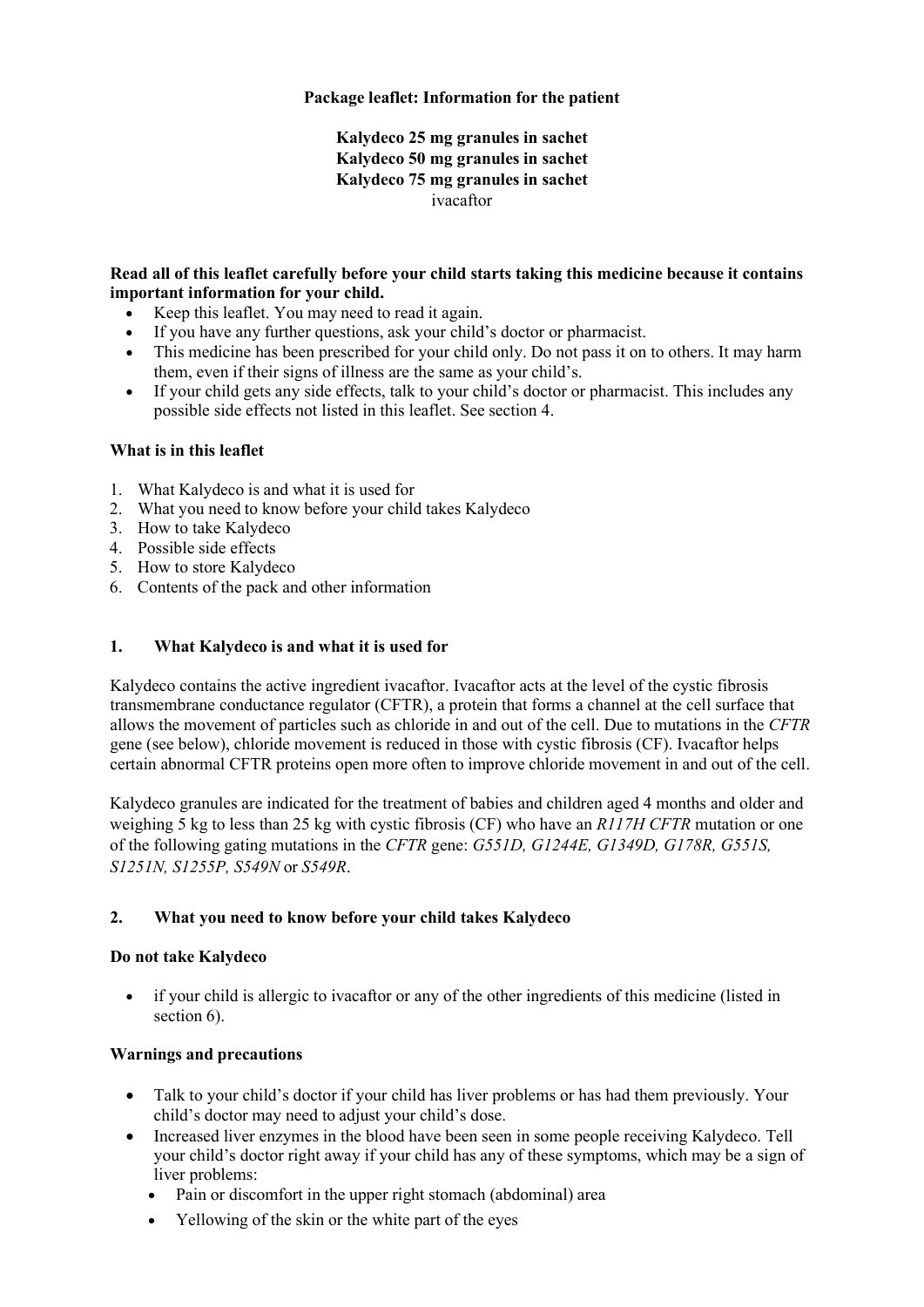- Loss of appetite
- Nausea or vomiting
- Dark urine

Your child's doctor will do some blood tests to check your child's liver before and during treatment, particularly during the first year and especially if blood tests showed high liver enzymesin the past.

- Talk to your child's doctor if you have been told your child has kidney problems or has previously had them.
- Kalydeco is not recommended for patients who have undergone an organ transplant.
- Abnormality of the eye lens (cataract) without any effect on vision has been noted in some children and adolescents during treatment. Your child's doctor may perform some eye examinations prior to and during treatment with ivacaftor.

#### **Children**

Do not give this medicine to children under 4 months of age as it is not known if ivacaftor is safe and effective in these children.

#### **Other medicines and Kalydeco**

Tell your child's doctor or pharmacist if your child is using, has recently used or might use any other medicines. Some medicines can affect how Kalydeco works or make side effects more likely. In particular, tell your child's doctor if your child is taking any of the medicines listed below. Your child's doctor may decide to adjust your child's dose or if extra check-ups are needed.

- **Antifungal medicines** (used for the treatment of fungal infections). These include fluconazole, itraconazole, ketoconazole, posaconazole, and voriconazole.
- **Antibiotic medicines** (used for the treatment of bacterial infections). These include, clarithromycin, erythromycin, rifabutin, rifampicin and telithromycin.
- **Epilepsy medicines** (used for the treatment of epileptic seizures or fits). These include carbamazepine, phenobarbital, and phenytoin.
- **Herbal medicines**. These include St. John's wort (*Hypericum perforatum*).
- **Immunosuppressants** (used after an organ transplantation). These include ciclosporin, everolimus, sirolimus, and tacrolimus.
- **Cardiac glycosides** (used for the treatment of some heart conditions). These include digoxin.
- **Anticoagulant medicines** (used to prevent blood clots). These include warfarin.
- **Medicines for diabetes**. These include glimepiride and glipizide.
- **Medicines for lowering blood pressure**. These include verapamil.

#### **Kalydeco with food and drink**

Avoid giving your child food or drink containing grapefruit during treatment with Kalydeco as they may increase the side effects of Kalydeco by increasing the amount of ivacaftor in your child's body.

#### **Driving and using machines**

Kalydeco can make your child dizzy. If your child feels dizzy, it is advised that your child does not ride his/her bike or do anything else that needs his/her full attention.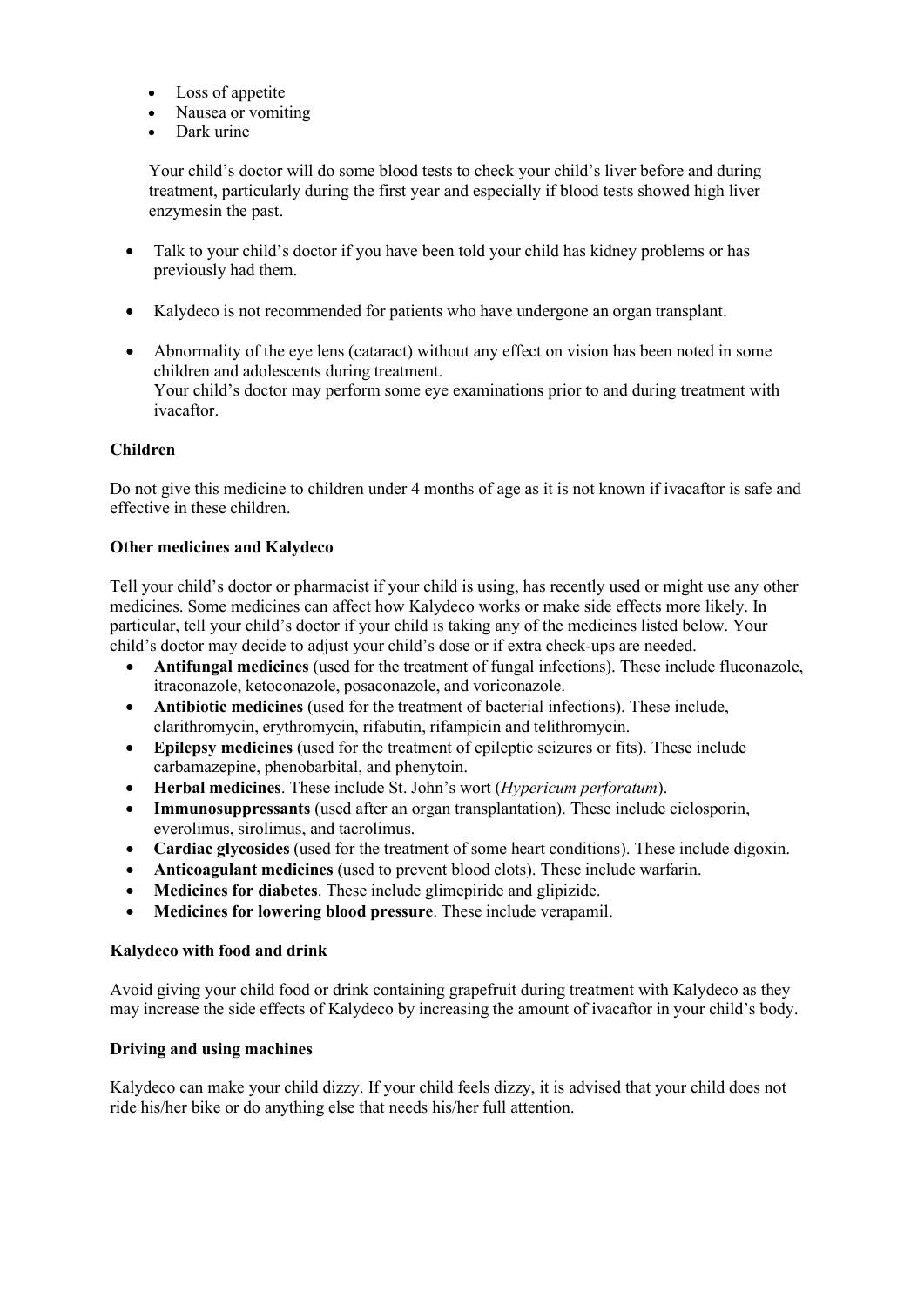#### **Important information about the contents of Kalydeco**

**Kalydeco contains lactose.** If you have been told by your child's doctor that your child has an intolerance to some sugars, contact your child's doctor before your child takes this medicine.

**Kalydeco contains less than 1 mmol sodium** (23 mg) per dose, that is to say essentially 'sodium-free'.

## **3. How to take Kalydeco**

Always give your child this medicine exactly as your child's doctor has told you to. Check with your child's doctor if you are not sure.

Your child's doctor will determine the correct dose for your child. Your child must keep using all other medicines, unless your child's doctor tells him/her to stop using any.

Kalydeco dosing recommendations are provided in Table 1.

| Age                               | Weight                                | <b>Dose</b>                                                                                      | <b>Total daily</b><br>dose |
|-----------------------------------|---------------------------------------|--------------------------------------------------------------------------------------------------|----------------------------|
| 4 months to less<br>than 6 months | 5 kg or more                          | One sachet of 25 mg granules taken<br>orally every 12 hours with<br>fat-containing food          | $50 \text{ mg}$            |
| 6 months and<br>older             | 5 kg to less than<br>$7 \text{ kg}$   | One Kalydeco sachet of 25 mg<br>granules taken orally every 12 hours<br>with fat-containing food | $50 \text{ mg}$            |
|                                   | 7 kg to less than<br>$14 \text{ kg}$  | One Kalydeco sachet of 50 mg<br>granules taken orally every 12 hours<br>with fat-containing food | $100$ mg                   |
|                                   | 14 kg to less than<br>$25 \text{ kg}$ | One Kalydeco sachet of 75 mg<br>granules taken orally every 12 hours<br>with fat-containing food | $150 \text{ mg}$           |
|                                   | 25 kg or more                         | Please refer to Kalydeco tablets Package Leaflet                                                 |                            |

**Table 1: Dosing recommendations for children aged 4 months and older**

**If your child has liver problems**, your child's doctor may need to reduce the dose of Kalydeco as your child's liver will not clear the medicine as fast as in children who have normal liver function.

- **Moderate liver problems in children 6 months of age or older:** the dose may be reduced to one half of the indicated dose in the table above, that is one sachet once daily.
- **Severe liver problems in children 6 months of age or older:** the use is not recommended but your child's doctor will decide if it is appropriate for your child to use this medicine in which case the dose (as indicated in the table above) must be reduced to one sachet every other day.
- **Liver problems in children between 4 months and 6 months of age:** the use is not recommended but your child's doctor will decide if it is appropriate for your child to use and what dose your child should have.

Kalydeco is for oral use.

Each sachet is for single use only.

Giving Kalydeco to your child:

- Hold sachet of granules with cut line on top.
- Shake sachet gently to settle contents.
- Tear or cut sachet open along cut line.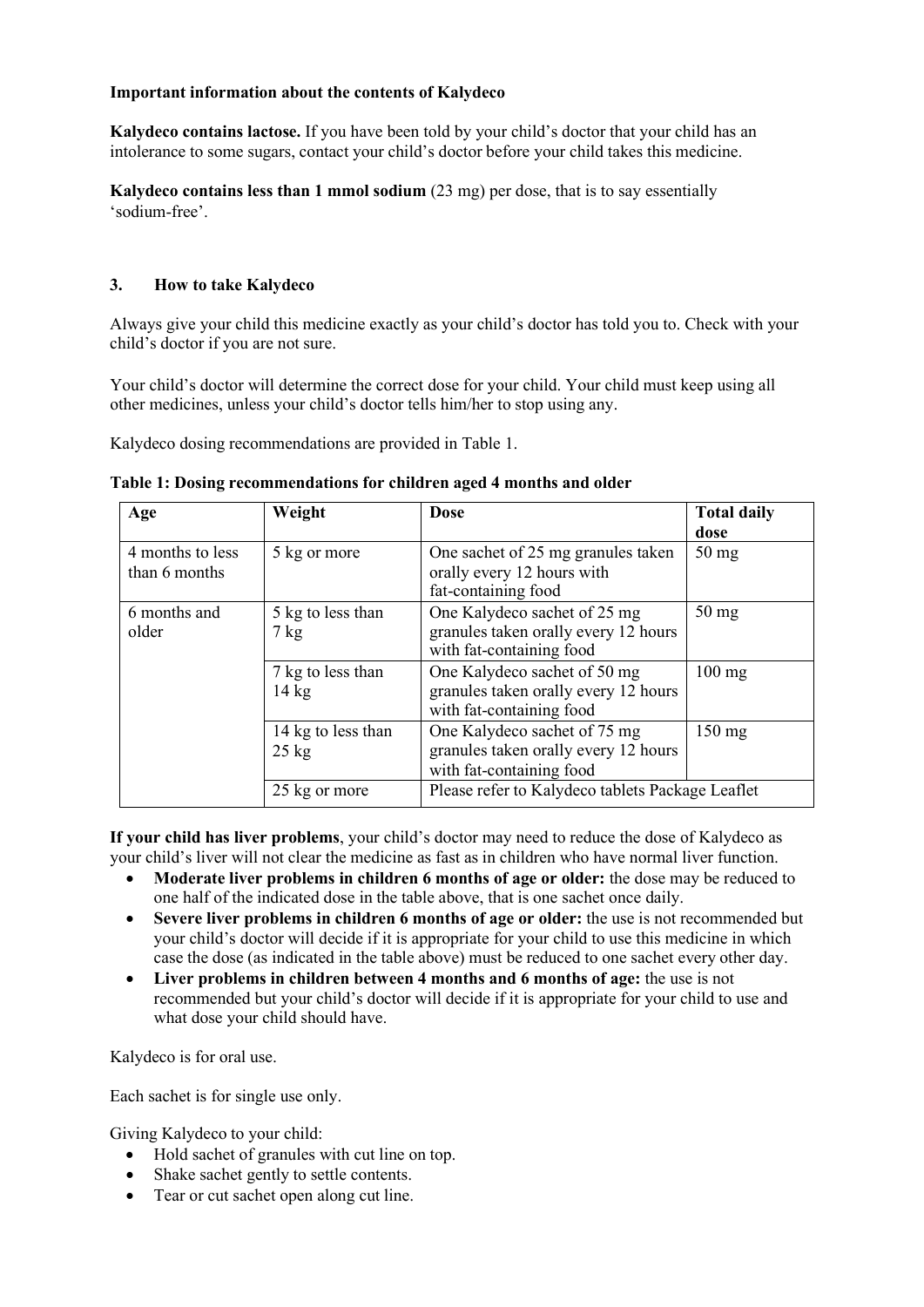- Mix the entire content of a sachet with 5 mL of age-appropriate soft food or liquid. Food or liquid should be at room temperature or below. Some examples of age-appropriate soft foods or liquids include puréed fruits or vegetables, yogurt, applesauce, water, milk, breast milk, infant formula, or juice.
- Once mixed, give the product to your child immediately. If this is not possible, give it within the following hour after mixing. Ensure that the mixture is completely and immediately consumed.
- A fat-containing meal or snack should be given to your child just before or just after dosing (some examples are provided below).

Meals or snacks that contain fat include those prepared with butter or oils or those containing eggs. Other fat-containing foods are:

- Cheese, whole milk, whole-milk dairy products, yogurt, breast milk, infant formula, chocolate
- Meats, oily fish
- Avocados, hummus, soy-based products (tofu)
- Nuts, fat-containing nutritional bars or drinks

## **If your child takes more Kalydeco than he/she should**

Your child may experience side effects, including those mentioned in section 4 below. If so, contact your child's doctor or pharmacist to ask for advice. If possible, have your child's medicine and this leaflet with you.

## **If you forget to give your child Kalydeco**

Give the missed dose if less than 6 hours have passed since the time your child missed the dose. Otherwise, wait until your child's next scheduled dose as you normally would. Do not give your child a double dose to make up for a forgotten dose.

## **If you stop giving your child Kalydeco**

Give Kalydeco to your child for as long as your child's doctor recommends. Do not stop unless your child's doctor advises you to. If you have any further questions on the use of this medicine, ask your child's doctor or pharmacist.

## **4. Possible side effects**

Like all medicines, this medicine can cause side effects, although not everybody gets them.

## **Serious side effects**

Stomach (abdominal) ache and increased liver enzymes in the blood.

## **Possible signs of liver problems**

Increased liver enzymes in the blood are common in patients with CF. These may be signs of liver problems:

- Pain or discomfort in the upper right area of the stomach (abdominal) area
- Yellowing of the skin or white part of the eyes
- Loss of appetite
- Nausea or vomiting
- Dark urine

Tell your child's doctor straight away if he/she gets any of these.

**Very common** side effects (may affect more than 1 in 10 people)

- Upper respiratory tract infection (the common cold), including sore throat and nasal congestion
- Headache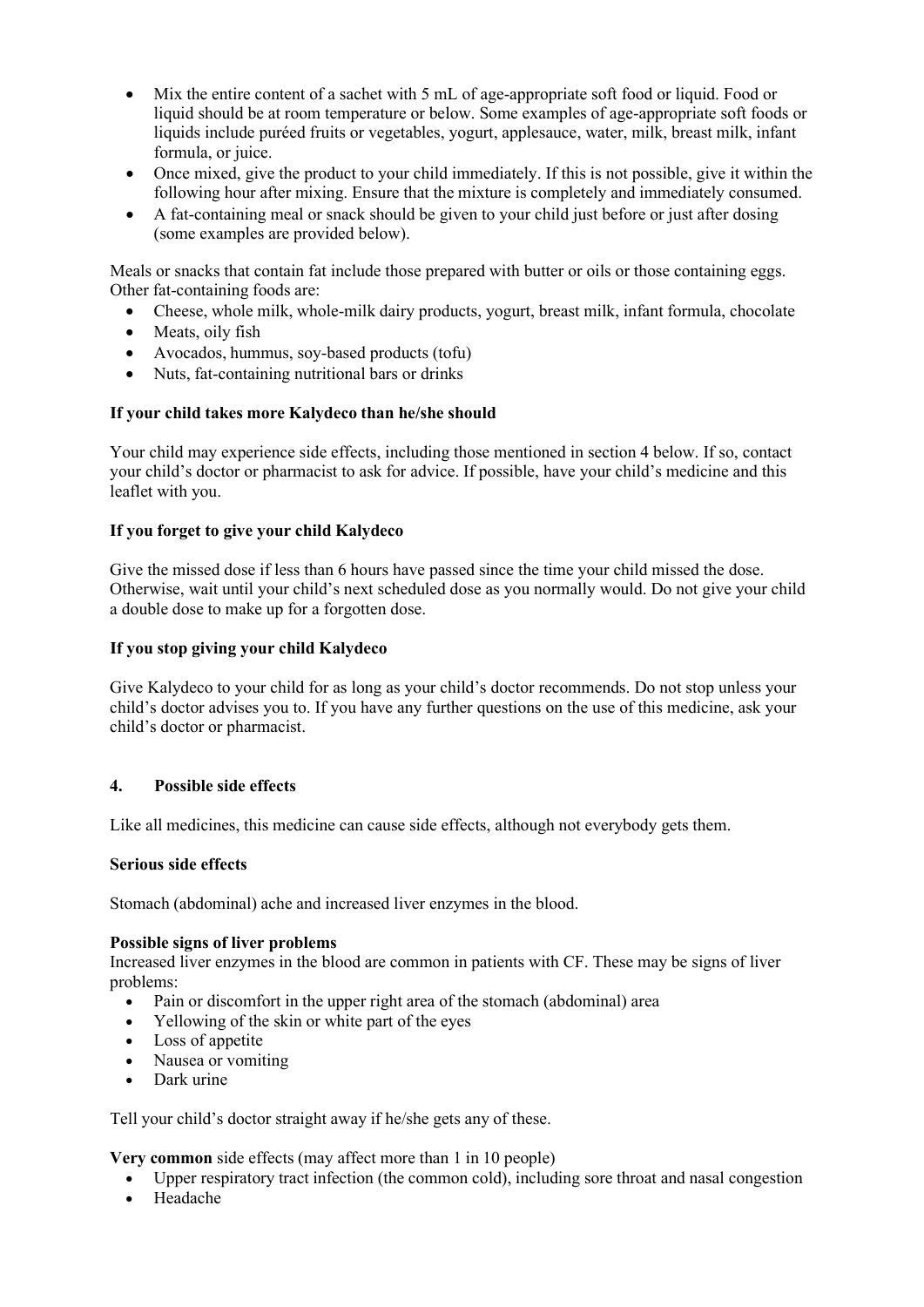- **Dizziness**
- Diarrhoea
- Rash
- Changes in the type of bacteria in mucus

**Common** side effects (may affect up to 1 in 10 people)

- Runny nose
- Ear pain, ear discomfort
- Ringing in the ears
- Redness inside the ear
- Inner ear disorder (feeling dizzy or spinning)
- Sinus congestion
- Redness in the throat
- Breast mass

**Uncommon** side effects (may affect up to 1 in 100 people)

- Ear congestion
- Breast inflammation
- Enlargement of the breast in males
- Nipple changes or pain

#### **Additional side effects in children and adolescents**

Side effects seen in children and adolescents are similar to those observed in adults. However, increased liver enzymes in the blood are more frequently seen in young children.

#### **Reporting of side effects**

If your child gets any side effects, talk to your child's doctor or pharmacist. This includes any possible side effects not listed in this leaflet. You can also report side effects directly via:

Yellow Card Scheme

Website: [www.mhra.gov.uk/yellowcard](http://www.mhra.gov.uk/yellowcard) or search for MHRA Yellow Card in the Google Play or Apple App Store.

By reporting side effects you can help provide more information on the safety of this medicine.

#### **5. How to store Kalydeco**

Keep this medicine out of the sight and reach of children.

Do not use this medicine after the expiry date which is stated on the package after EXP. The expiry date refers to the last day of that month.

This medicine does not require any special storage conditions.

Once mixed, the mixture has been shown to be stable for one hour.

Do not throw away any medicines via wastewater or household waste. Ask your pharmacist how to throw away medicines you no longer use. These measures will help to protect the environment.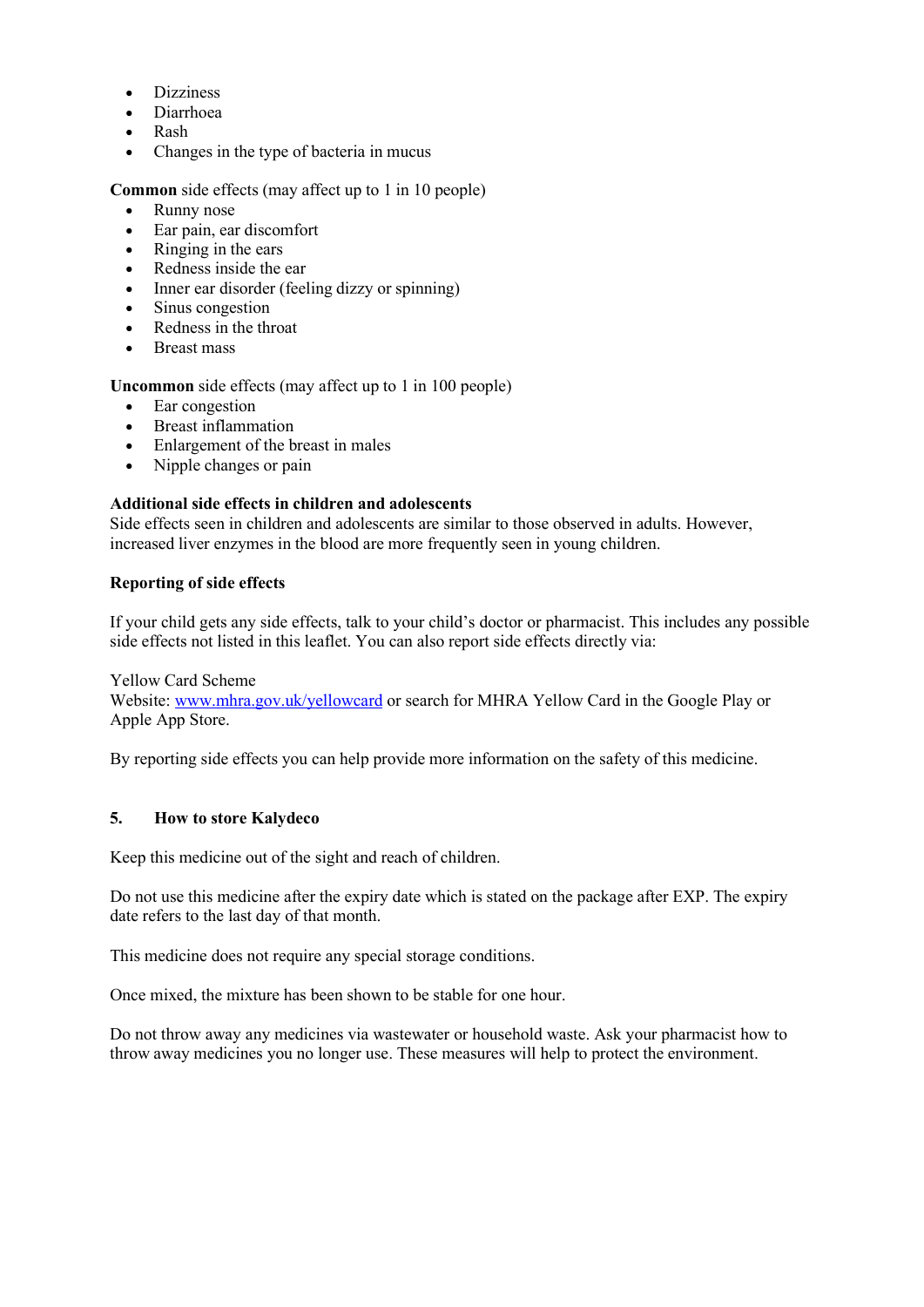#### **6. Contents of the pack and other information**

#### **What Kalydeco contains**

Kalydeco 25 mg granules in sachet: The active substance is ivacaftor. Each sachet contains 25 mg of ivacaftor.

Kalydeco 50 mg granules in sachet: The active substance is ivacaftor. Each sachet contains 50 mg of ivacaftor.

Kalydeco 75 mg granules in sachet: The active substance is ivacaftor. Each sachet contains 75 mg of ivacaftor.

The other ingredients are: silica, colloidal anhydrous, croscarmellose sodium, hypromellose acetate succinate, lactose monohydrate, magnesium stearate, mannitol, sucralose and sodium laurilsulfate (E487).

See the end of section 2 - Important information about the contents of Kalydeco.

#### **What Kalydeco looks like and contents of the pack**

Kalydeco 25 mg granules in sachet are white to off-white granules. Kalydeco 50 mg granules in sachet are white to off-white granules. Kalydeco 75 mg granules in sachet are white to off-white granules.

The granules are supplied in sachets.

• Pack size of 56 sachets (contains 4 individual wallets with 14 sachets per wallet)

#### **Marketing Authorisation Holder**

Vertex Pharmaceuticals (Europe) Limited 2 Kingdom Street London, W2 6BD United Kingdom Tel: +44 (0)203 204 5100

#### **Manufacturer**

Almac Pharma Services (Ireland) Limited Finnabair Industrial Estate Dundalk Co. Louth A91 P9KD Ireland

Almac Pharma Services Limited Seagoe Industrial Estate Craigavon County Armagh BT63 5UA United Kingdom